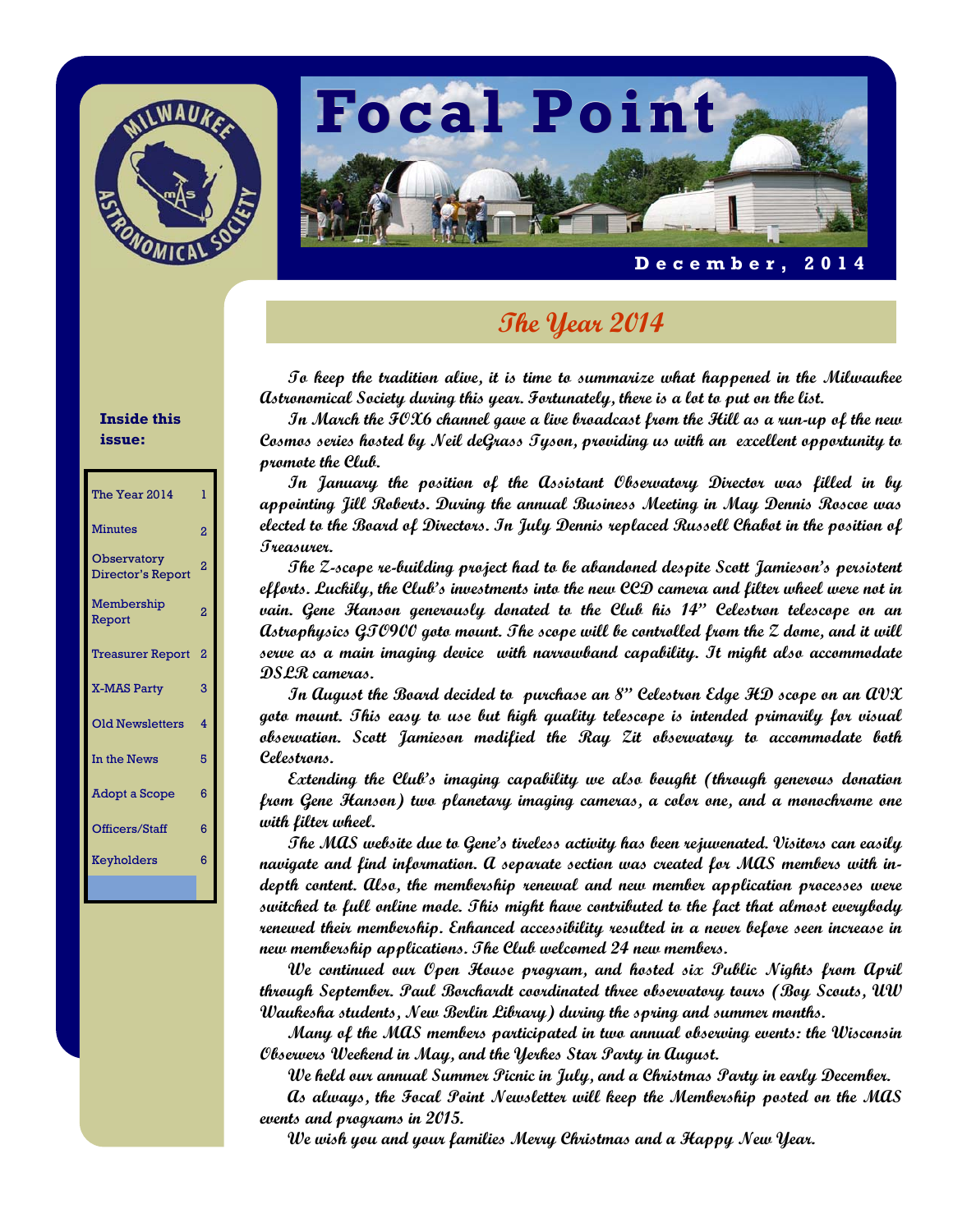# **Observatory Report**

The observatory was winterized and apparently just in time. Please be sure to keep the bathroom and darkroom doors closed. During this process we noticed that the space heater in the darkroom was not functioning and Scott Jamieson fixed this.

 It was determined that the B-Dome slit motor cannot be easily fixed, but it could be rebuilt so we trying that first.

 We have had good progress on the G-Scope and I wrote up the details in the November Focal Point. Since that article was written, we filled in the trench (just in time!) and everything has been tested, including the video. We have at least one remaining issue with a driver in TheSkyX, as TheSky 6 is working.

 As was decided at the October board meeting, we will no longer administer the subscriptions for Sky & Telescope and Astronomy magazines. This required the update of the online application and renewal online forms along with the update of the PDF forms for the same.

Respectfully Submitted,

Gene Hanson, Observatory Director

### **Membership Report**

Since last meeting 8 new Membership Applications arrived from Scott Berg, Kris Wageman, Anita Holloway, Peter Muller, Steve Paulch, Nicholas Engelhardt, Leonardo Fernandino and Michael Haley. One more MAS member renewed his membership.

Current Membership number is at 74.

Respectfully Submitted, Tamas Kriska, Committee Chair

# **Meeting Minutes**

**Held** on November 21<sup>st</sup> at the MAS Observatory, New Berlin. The meeting was called to order at 8:04 PM by President, Scott Jamieson.

**Minutes** of the October Meeting were read and approved.

**New Business** - The furnace was not working so the business discussions were cut short.

**The Program** Scott Jamieson talked about his experiences with drift scan imaging. Tamas Kriska gave a presentation about planetary imaging using a DSLR camera in video mode.

The meeting was adjourned at 9:05 PM.

Respectfully Submitted, Agnes Keszler, Secretary

### **Treasurer's Report**

| \$3,942.79  | Starting Balance as of 10/13/2014      |  |
|-------------|----------------------------------------|--|
|             | <b>Expenditures</b>                    |  |
| \$86.47     | <b>WE Energies</b>                     |  |
| \$89.25     | Equipment                              |  |
| \$7.12      | Paypal Fees                            |  |
| \$100.00    | Dr. Sagedhian Stipend                  |  |
| \$366.00    | <b>Magazine Subscriptions</b>          |  |
| \$466.75    | Foremost Insurance                     |  |
| -\$1,115.59 | <b>TOTAL Expenditures</b>              |  |
|             | Revenue                                |  |
| \$0.00      | <b>Cash Donation</b>                   |  |
| \$406.00    | <b>Membership Dues</b>                 |  |
| \$0.00      | Paypal Account                         |  |
| \$406.00    | <b>TOTAL Revenue</b>                   |  |
| \$3,233.20  | <b>Ending Balance as of 11/19/2014</b> |  |

Respectfully Submitted, Dennis Roscoe, Treasurer

#### **Page 2**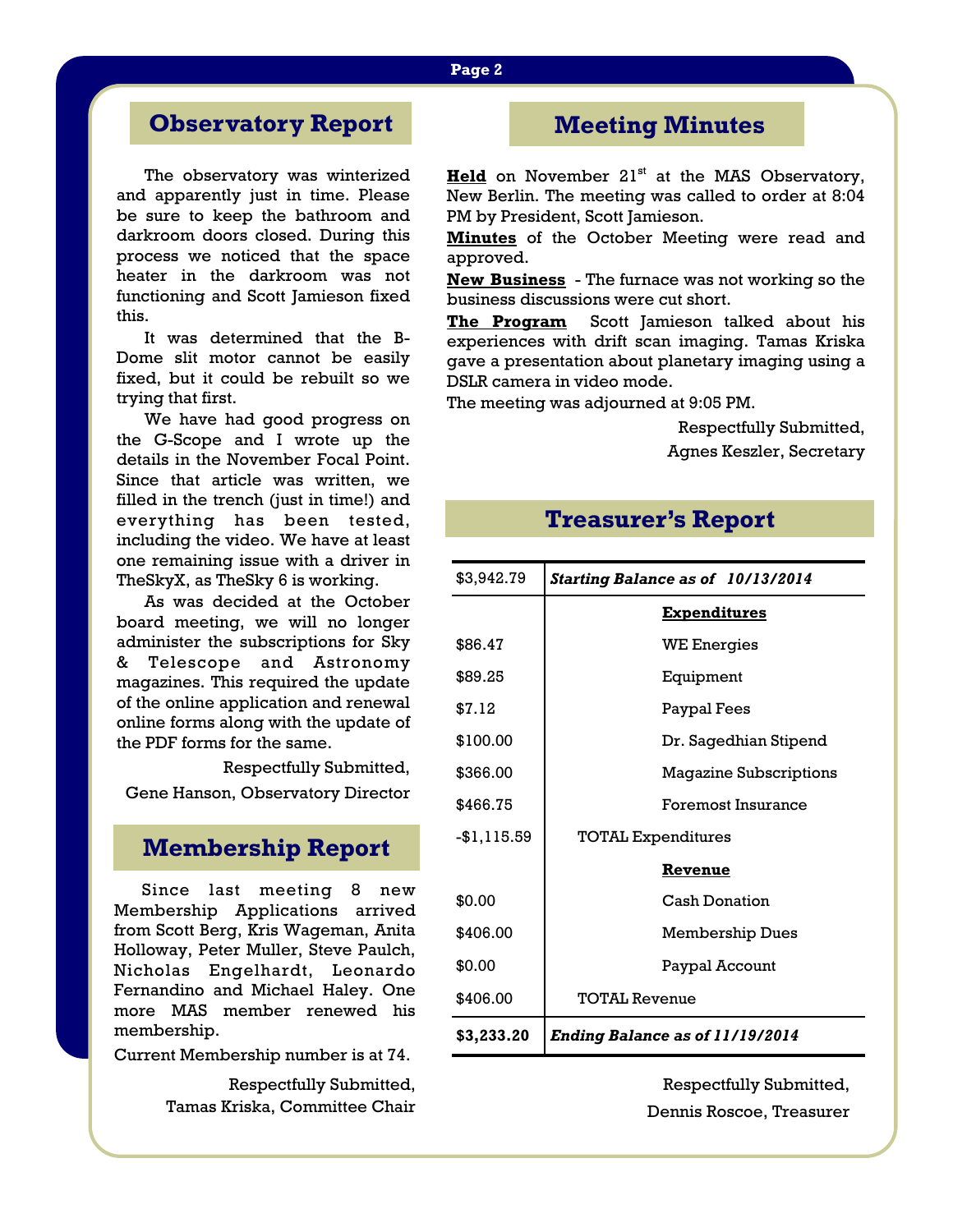### **Page 3**



# **Christmas Party 2014**



Some photos from our annual Holiday Party on Saturday, December  $6<sup>th</sup>$ . The attendance was record breaking with 29 members/ family. Everybody enjoyed the great food and each other's fellowship.











Photos courtesy of Dennis Roscoe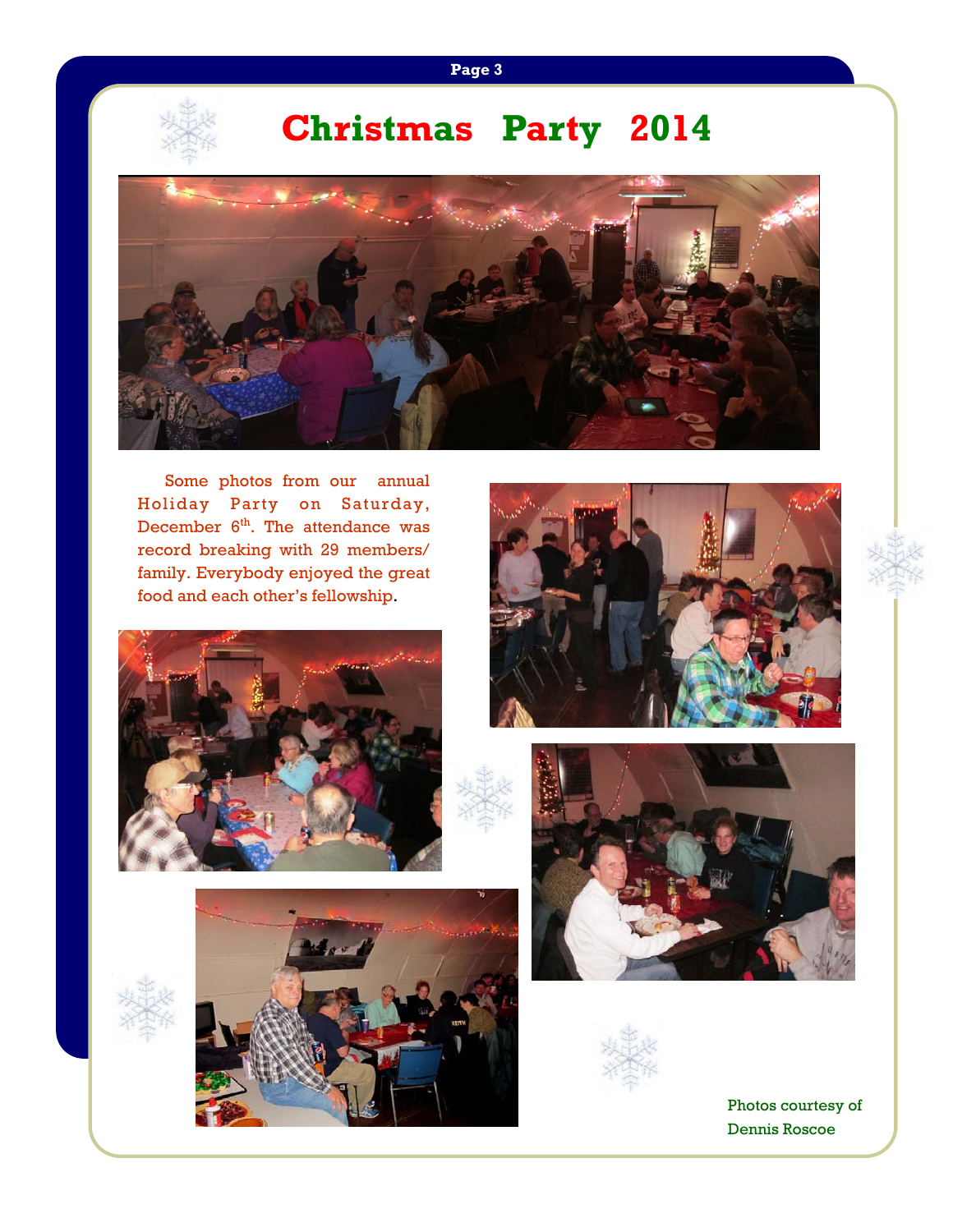# **Old MAS Newsletters Posted**

I have long wanted to locate all of our club's newsletters so that they could be scanned for archival purposes at a minimum and then if server space was sufficient to place them on our website. And even better, if the result was searchable. I got that opportunity when I located a collection of them going back to 1968 stored at our observatory.

 We already had the Focal Point newsletters posted going back to 2002 and currently when Tamas Kriska (our current editor) finishes an edition, besides emailing it to the membership, he publishes it to our website at the following URL:

#### www.milwaukeeastro.org/aboutMAS/ focalPoint.asp

 My plan was to start with the hardcopies on hand starting in 2001 and then go back year by year. But noticing that Rudy Poklar (who lives in AZ but is still a member) was the editor from 1997-2001, I contacted him and amazingly, he still had almost all the issues on his computer in Microsoft Publisher! So I was able to directly convert those into PDF files which results in very small files plus they're automatically searchable, a big plus when posted to the website. You might notice at the bottom of that webpage we have a place to enter search parameters.

 For the other issues, I had no choice but to scan them to PDF's. Sounds simple, but it takes quite a while to scan the individual pages, the resulting files were quite large, and since they're essentially images, they would not be searchable. I eventually found some great software that would do the OCR (Optical Character Recognition) to add the searchable text and compress the files.

 The Focal Point goes back to September of 1983. Before that the newsletter was called the Double Dome, but the completion of the Z Dome necessitated the name change. And before February of 1971, it was called "The Double Dome." Finally, you should notice how the graphic on the Focal Point changed over time as new observatories were added. One thing the old graphic does show which is probably lost to newer members is why we settled on the name Focal Point. As you can see, it's a telescopic reference and the MAS is at the "focal point."

 But I'm still looking for even older issues. If you're aware of where I might locate copies of them, please contact me. Our old newsletters are a treasure of the club's history.

 Finally, I'd be remiss if I didn't universally compliment all the editors of our club's newsletters for the great job they've done through the years. And I can think of no better way to say thanks than getting them republished on our website.

Gene Hanson

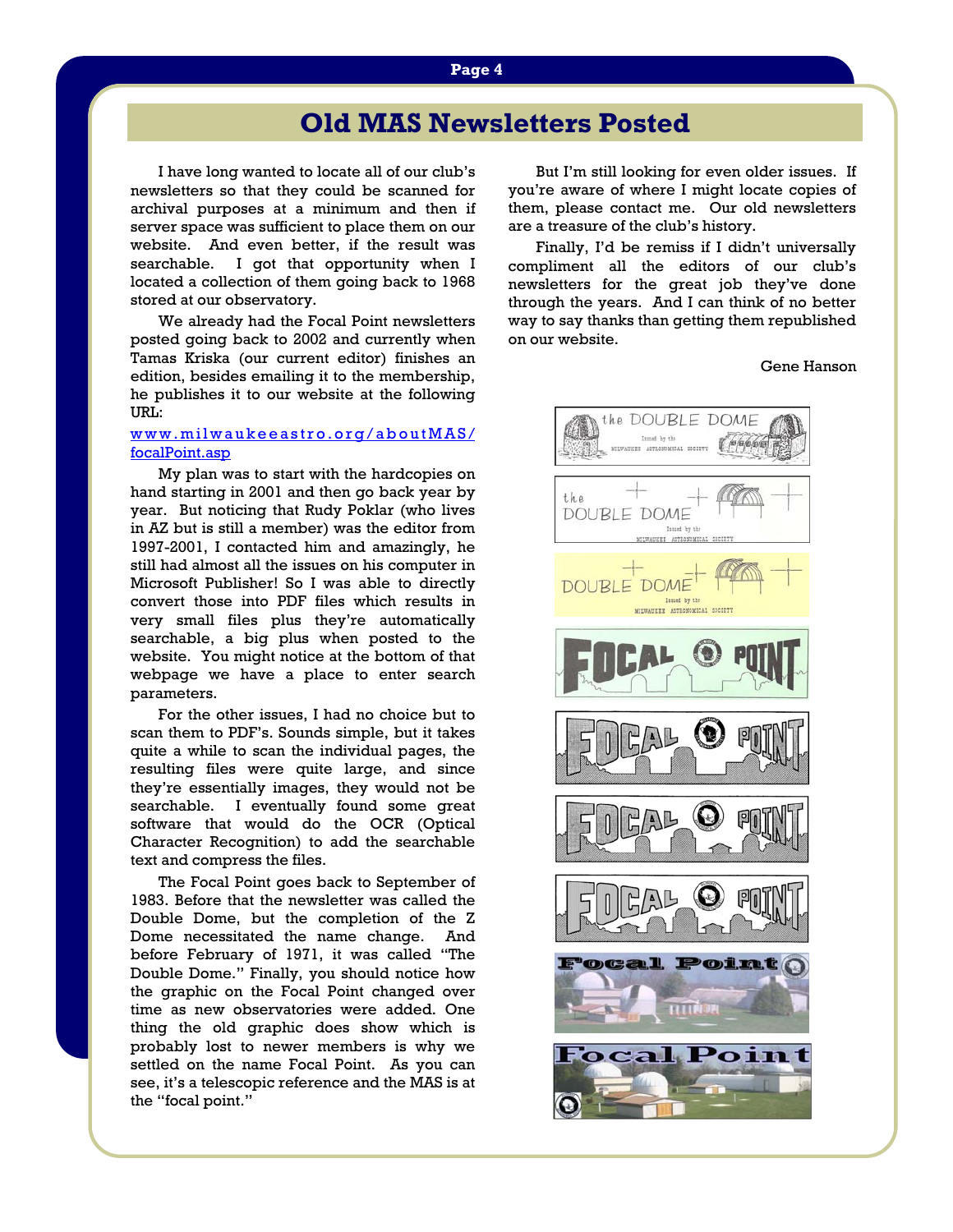# **In the Astronomical News**

## **Mercury: Snow Globe Dynamo?**

We already knew Mercury was bizarre.

 During its day facing the sun, its surface temperature tops 800°F, but during the night, the temperature plunges to -270°F. Frozen water may exist at its poles. And its day is twice as long as its year. Now add more weirdness measured by NASA's recent MESSENGER spacecraft: Mercury's magnetic field in its northern hemisphere is triple its strength in the southern hemisphere.

 Numerical models run by postdoctoral researcher Hao Cao, working in the lab of Christopher T. Russell at UC Los Angeles, offer an explanation: inside Mercury's molten iron core it is "snowing," and the resultant

convection is so powerful it causes the planet's magnetic dynamo to break symmetry and concentrate in one hemisphere.

 With a diameter only 40 percent greater than the Moon's, Mercury is the smallest planet in the solar system. But its gravitational field is more than double the Moon's. Why? Mercury has an absolutely gigantic

iron core about the size of the entire Moon. Only the planet's outermost 15 percent is a silicate mantle.

 Most of that iron is molten. Just the innermost core is solid: its size is unknown. The molten iron is mixed with lighter elements, of which silicon and sulfur are most abundant. In 2008, other scientists showed that when iron is mixed with a lighter element under intense pressures likely reached partway inside Mercury's molten core, there is a zone where solid iron will spontaneously precipitate in fine flakes like iron filings, drifting down like snow toward the solid core. At the same time, buoyant lighter elements will also separate from the iron as a liquid and will float upwards as fine droplets toward the mantle. Their convective action stirs this gigantic molten iron core, bending

and stretching magnetic field lines, driving an energetic planetary dynamo.

 Planetary dynamos are thought to be helical (spiral) flows of a magnetized fluid along columns parallel to the planet's axis of rotation; molten iron in the case of the rocky inner planets. Inside Earth, in any single column both the northward and southward flows on both sides of the equator are spiraling in the same direction. In a neighboring column, the flows all spiral in the opposite direction. That flow configuration is called an "even" mode.

 If convective stirring is much stronger than Earth's, fluid mechanics predicts that a

> planet's molten iron core can also host an "odd" mode where the section of each column south of the equator spins in the opposite direction from the section north of the equator—that is, they reverse vorticity at the equator.

> But the numerical simulations reveal that with really, really strong convective stirring—as would happen if a planet's entire

molten core is pervaded with convective iron snow—something dramatic happens: the odd and even modes overlap, spontaneously breaking symmetry and enhancing helicity in one hemisphere at the expense of the other.

 The model also predicts a size for Mercury's inner core: small. In the simulations, a Mercury-like asymmetric magnetic field developed only when the solid inner core was less than half the radius of the molten outer core-mantle boundary.

#### *–Trudy E. Bell, M.A.*

The University of California High-Performance AstroComputing Center (UC-HIPACC), based at the University of California, Santa Cruz, is a consortium of nine University of California campuses and three Department of Energy laboratories (Lawrence Berkeley Laboratory, Lawrence Livermore Laboratory, and Los Alamos National Laboratory). UC-HiPACC fosters collaborations among researchers at the various sites by sponsoring an annual advanced International Summer School on AstroComputing (ISSAC), offering travel and other grants, co-sponsoring conferences, and drawing attention to the world-class resources for computational astronomy within the University of California system. More information appears at http://hipacc.ucsc.edu .